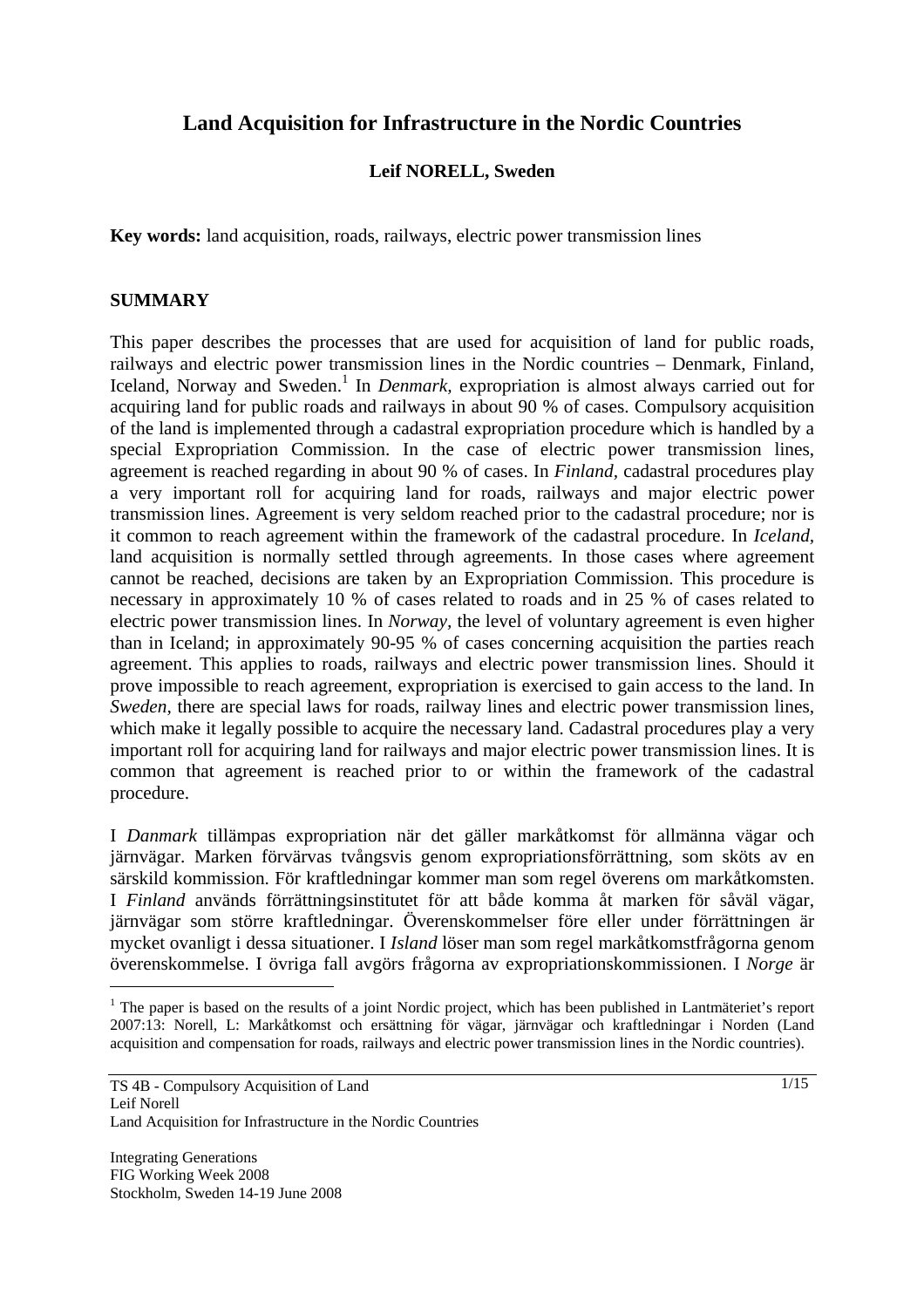graden av överenskommelse ännu högre än i Island. Parterna träffar avtal om markåtkomst i ca 90-95 % av fallen. Det gäller för såväl vägar, järnvägar som kraftledningar. I *Sverige* finns speciallagar för vägar och kraftledningar som ger rätt att ta i anspråk marken. När det gäller järnvägar och kraftledningar tillämpas ofta lantmäteriförrättning.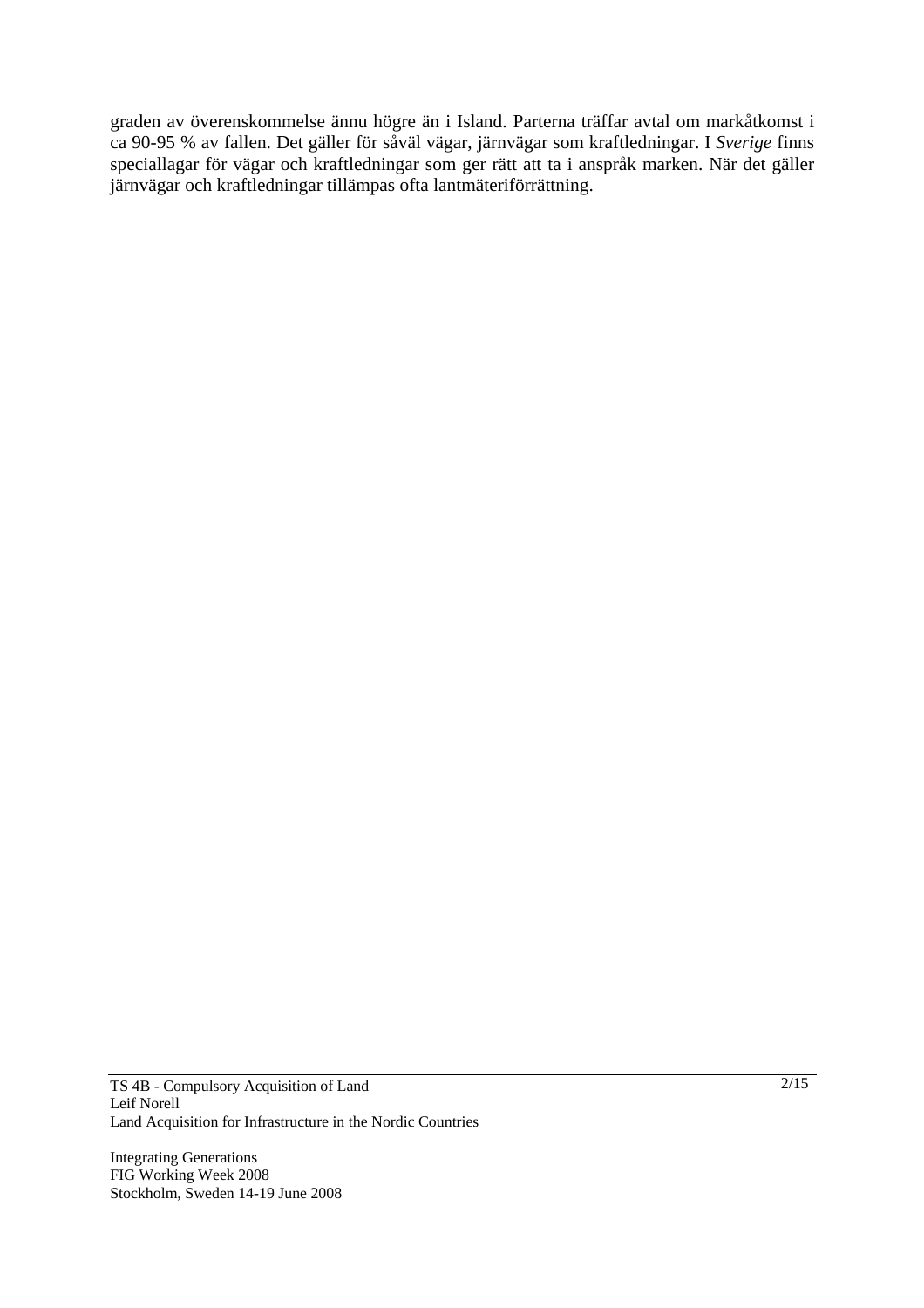# **Land Acquisition for Infrastructure in the Nordic Countries**

# **Leif NORELL, Sweden**

# **1. ROADS AND RAILWAYS**

The processes – from initiation to registration – for public roads and railways are, in principle, identical in the Nordic countries with the exception of Sweden, where two quite different types of process are applied. The processes for roads that are described below for Denmark, Finland and Norway also generally apply for railways (Iceland has no railways). In Sweden a distinction is made between roads and railways.

### **1.1 Denmark**

The processes differ to some extent depending on whether the central or local government has responsibility for the construction of a road (or railway). In both cases, a road plan must be prepared. For public roads this is done by the Danish Road Administration and for local government roads by the municipal executive board. A detailed development plan is prepared for railways. The affected land owners have the right to comment on the plans.

The land is acquired with freehold title. This is mainly done – in approximately 95 % of cases – through cadastral expropriation procedures. In the case of public roads, expropriation is carried out by the government Expropriation Commission (see the figure below). The same process applies for railways. The commission has six members: a chairman, two central government representatives, two local government representatives and a private chartered land surveyor. The municipal executive board handles expropriation issues for local government roads. In 90-95 % of cases, land owners accept the compensation recommended by the Expropriation Commission when the cadastral procedure is carried out. In the remaining cases, the commission decides on the level of compensation.

Appeals against decision made by the Expropriation Commission can be made to the Valuation Commission. This is done in approximately 75 % of cases decided by the Expropriation Commission. Roads are registered in the Real Property Register and the Land Register.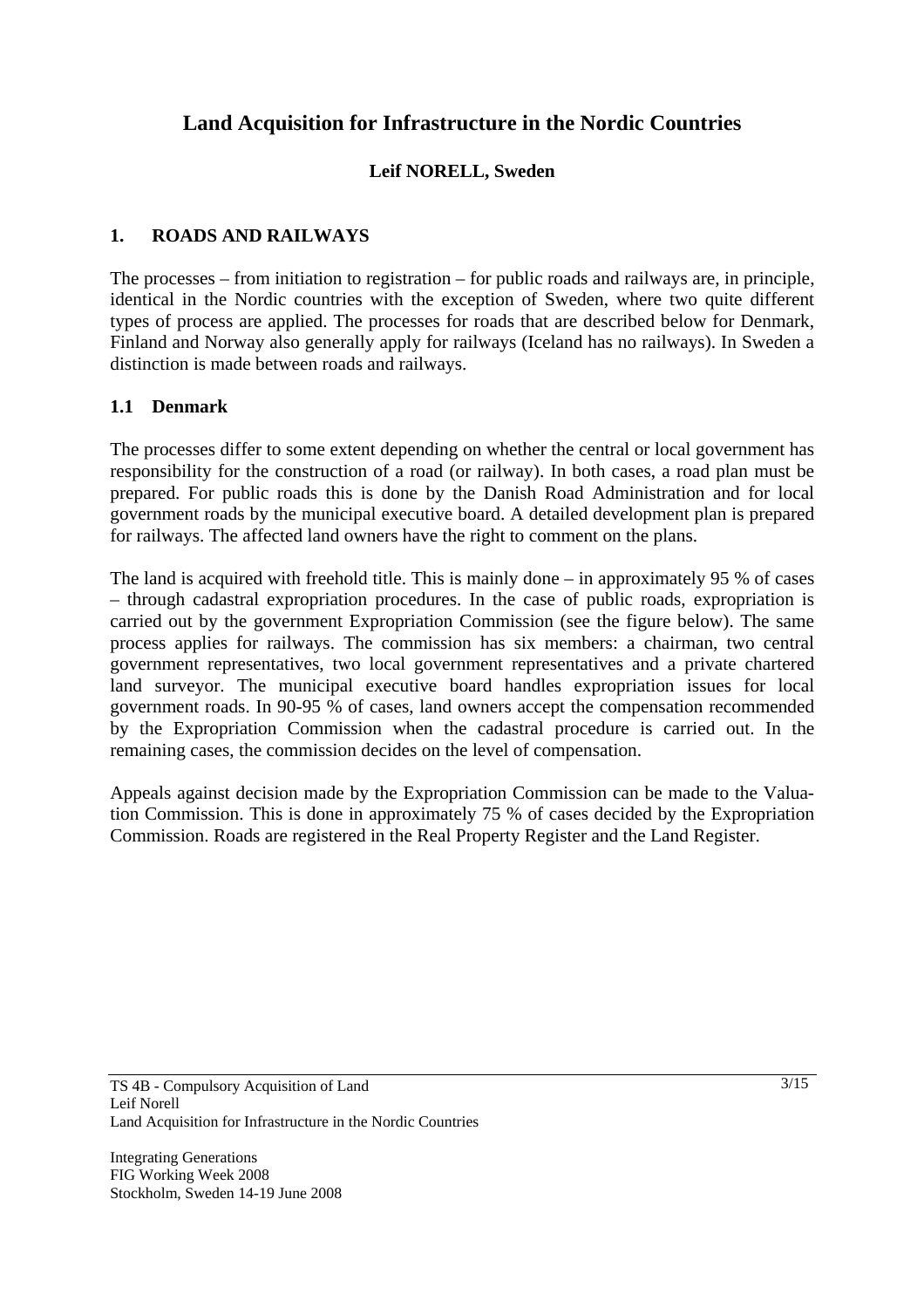

#### **1.2 Finland**

The Finnish Road Administration prepares an initial, general plan, which shows possible alternative locations and alignments. Thereafter, a road plan is produced for the final alignment of the road showing the limits of the road corridor. The plan also shows how the involved properties will be affected and the need for re-alignment or construction of new private roads etc. During the process, land owners have the possibility to comment on the plan, and to appeal against the decision to prepare a detail plan, in a court of law. A similar planning process is carried out for railways.

Land for public roads and railways is acquired with freehold title through special road and railway cadastral procedures. These procedures are carried out by the government survey agencies, which comprise a chartered cadastral surveyor and two trustees. Compensation to the land owners is determined within the framework of the cadastral procedure. Land can be exchanged within the same process to minimise detrimental affects on farm and forest properties.

Approximately 1-2 % of the affected land owners appeal against the results of cadastral procedures to the county court. The majority of the appeals concern dissatisfaction with the level of compensation. The next instance to which an appeal can be made is the Supreme Court which can, in some cases, approve further review.

Road and railway property units are registered in the Real Property Register.

TS 4B - Compulsory Acquisition of Land Leif Norell Land Acquisition for Infrastructure in the Nordic Countries

Integrating Generations FIG Working Week 2008 Stockholm, Sweden 14-19 June 2008  $4/15$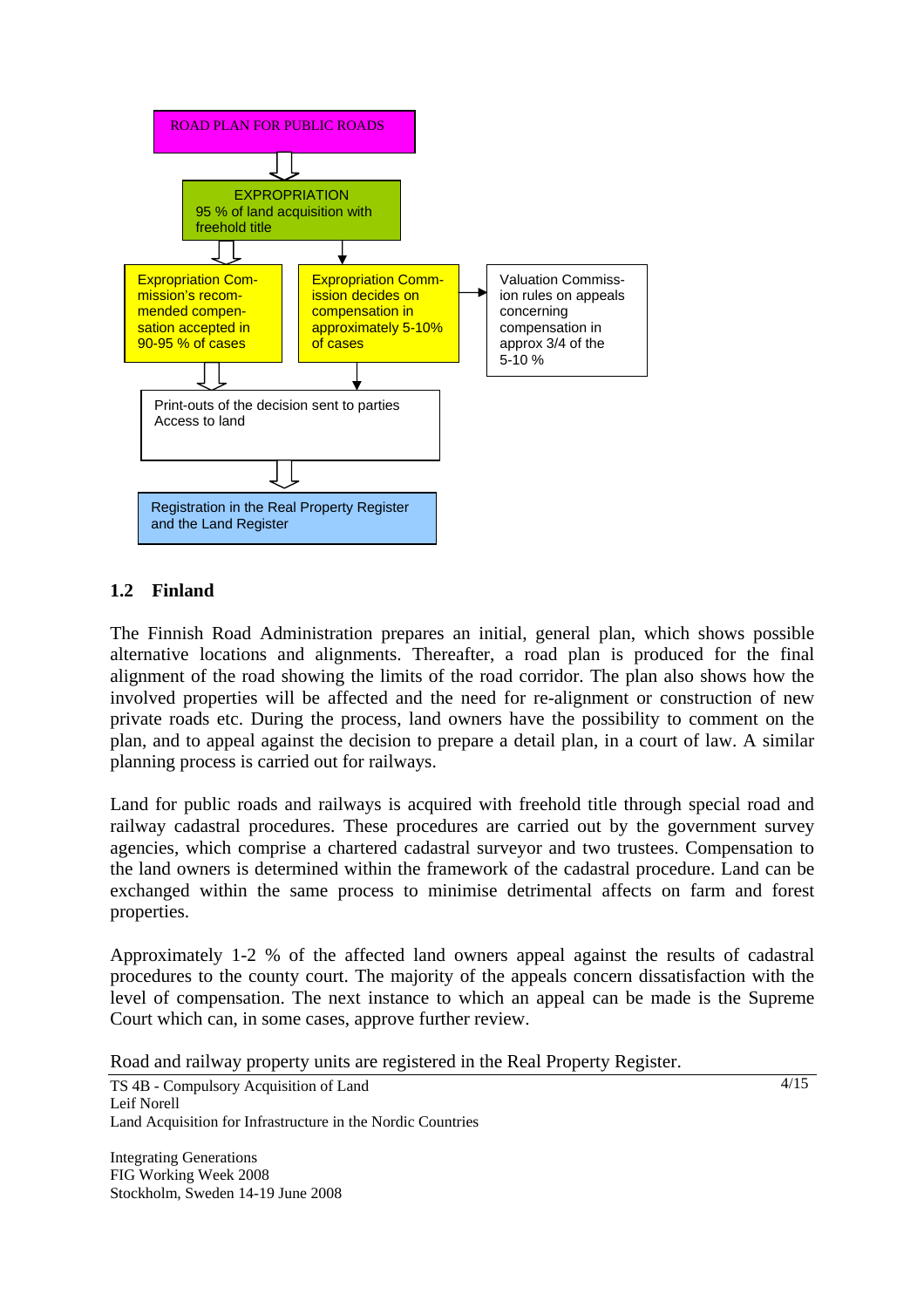

#### **1.3 Iceland**

The Icelandic Road Administration is responsible for the initial planning of the road infrastructure based on an overview plan. Municipalities that are affected by the plan decide, thereafter, on the location and alignment of the roads in their detail planning. During the planning process land owners are given an opportunity to comment on the plan and also to appeal against decisions taken as a consequence of it, and with which they disagree, to the county administrative board.

Land is acquired with freehold title. Agreements regulating the acquisition of land and compensation can normally reached with around 90 % of involved land owners. In the remaining cases, expropriation is carried out through the Expropriation Commission. The commission is made up of a judge, who is chairman, and two other members.

In approximately one third of cases involving expropriation, which is equivalent to 3-4 % of the number of affected land owners, an appeal against the cadastral procedure is made to the county court. The next instance is the Supreme Court.

Road property units are seldom registered in the Real Property Register although the Road Administration has its own register of roads.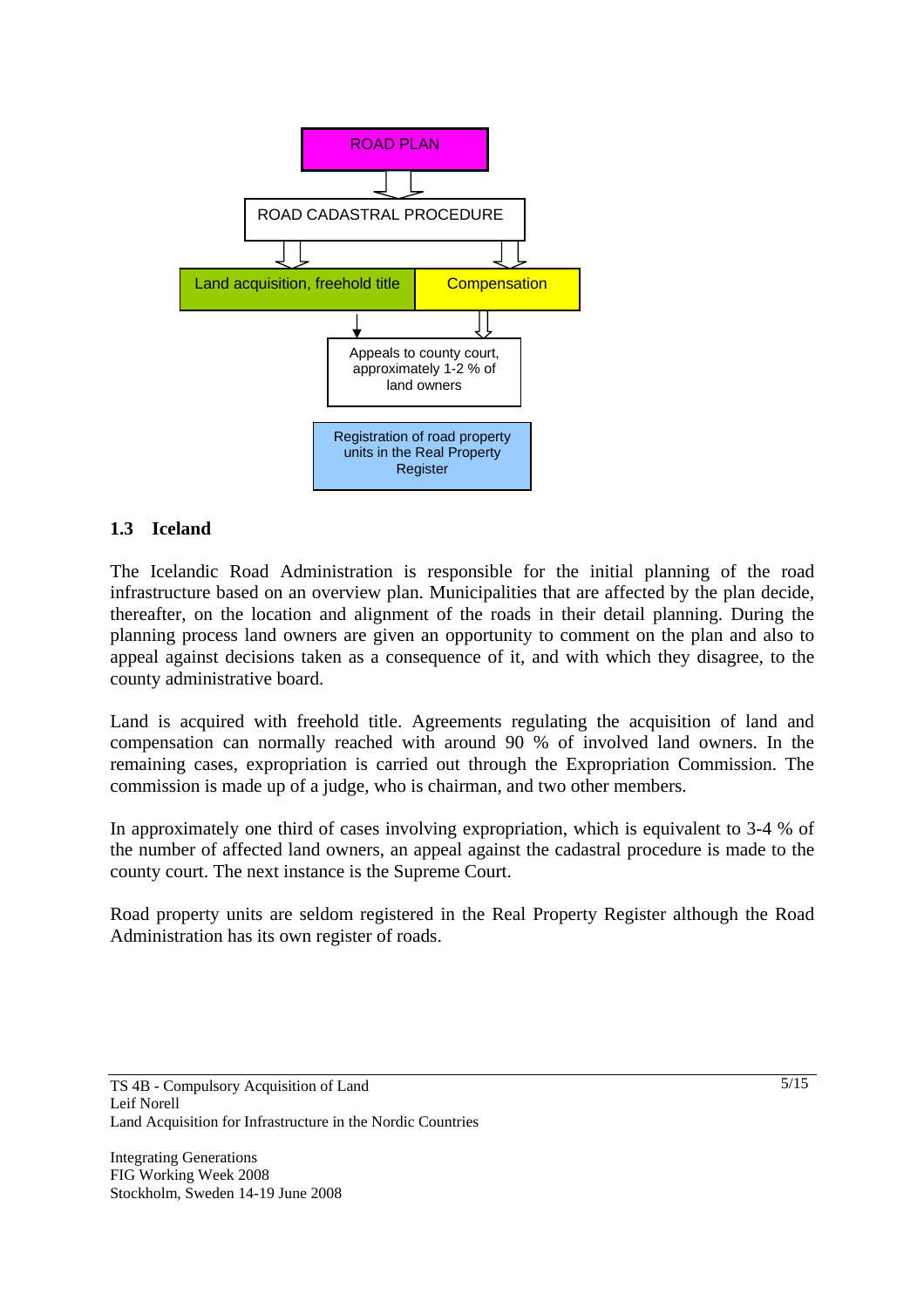

#### **1.4 Norway**

Alternative locations and alignments for roads are first evaluated with the help of a municipal overview plan. The final location and alignment of roads (railways) is determined in a detail plan. The involved municipalities are responsible for preparing the detail plan, although the Norwegian Road Administration can also, in some cases, be responsible for both the preparation and approval of the plan. During the planning process, land owners have the possibility to comment on the detail plan and appeal against its implications to the county administrative board.

Land for a road (railway) is acquired with freehold title. In most cases  $-95\%$  – an agreement is reached with the land owner regarding both acquisition and compensation. In around half of the remaining cases, agreement is reached on acquisition of the land but not on the level of compensation, which is then determined in a separate process through the county court. In the remaining, approximately 2-3 % of cases, the land is expropriated and a level of compensation set.

Of the order of 20-25 % of the judgements concerning compensation that are delivered by the county courts – equivalent to approximately 1 % of the total number of involved land owners – are appealed against to the Court of Appeal. The Supreme Court can give permission for further review of precedential cases.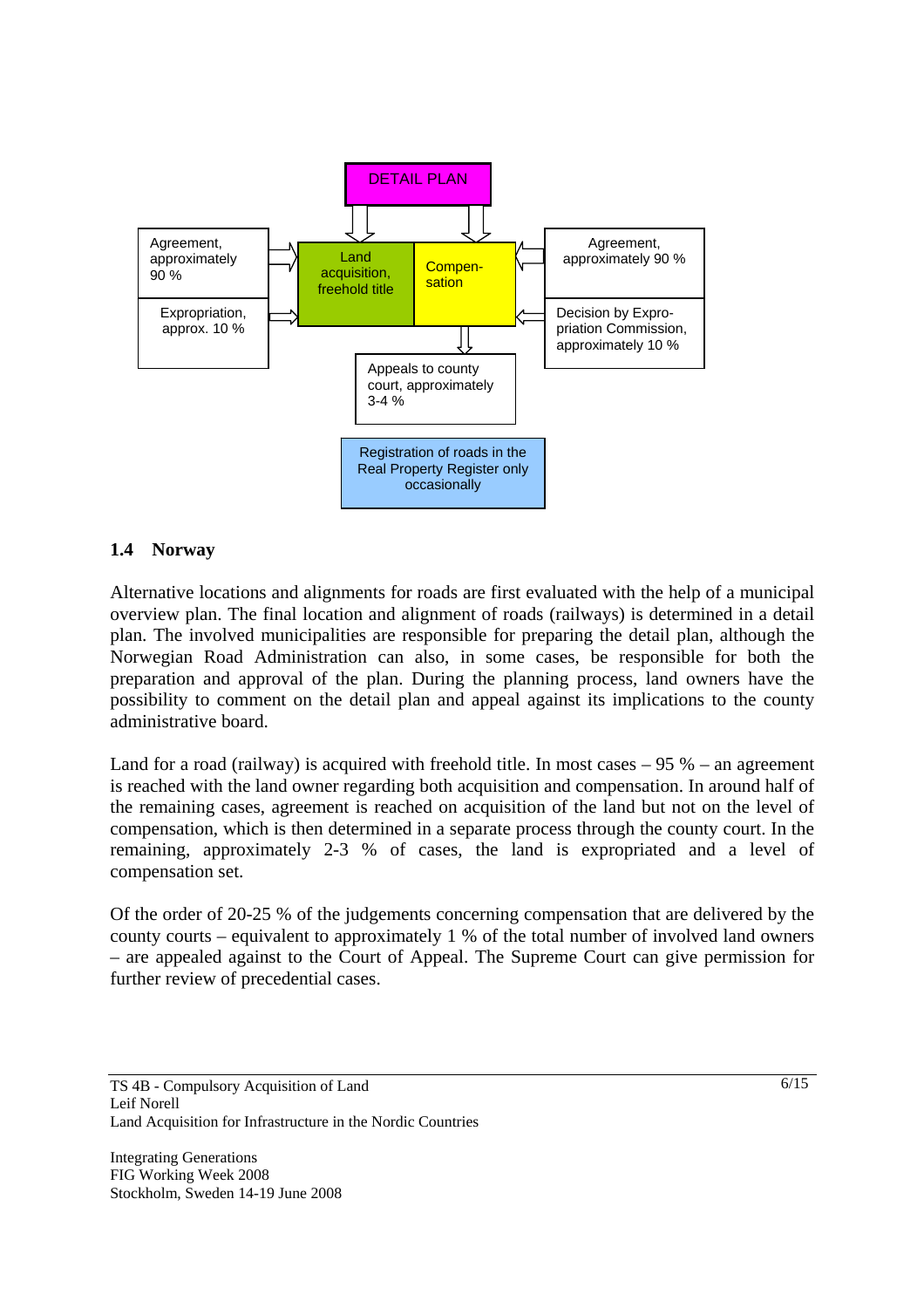Road cadastral procedures are registered in a special register, but are not entered as property units in their own right in the Land Register. Railway property units, on the other hand, are entered in the Land Register as property units in their own right.



# **1.5 Sweden**

#### *Roads*

The Swedish Road Administration has responsibility for both planning and acquisition of land for public roads. Alternative locations and alignment of roads and the environmental impact of them are the subject of a road investigation. Thereafter, the Road Administration prepares and approves a building plan. Land owners can appeal to the government against decisions taken by the Road Administration concerning approval of an implementation plan. When a building plan has gained legal force, the land can immediately be taken over for road construction. There is, thus, no need for other decisions, such as expropriation, in addition to the building plan to acquire the land.

The land is acquired with a special right – a road right – and not with freehold title. A road right is a right of use that is not limited in time. The Road Administration reaches agreement regarding the level of compensation for acquired land with approximately 98-99 % of land owners. In the remaining cases, levels of compensation are determined in a court of law. The first instance is the county court and the next the Court of Appeal. The Supreme Court can give permission for further review of precedential cases.

TS 4B - Compulsory Acquisition of Land Leif Norell Land Acquisition for Infrastructure in the Nordic Countries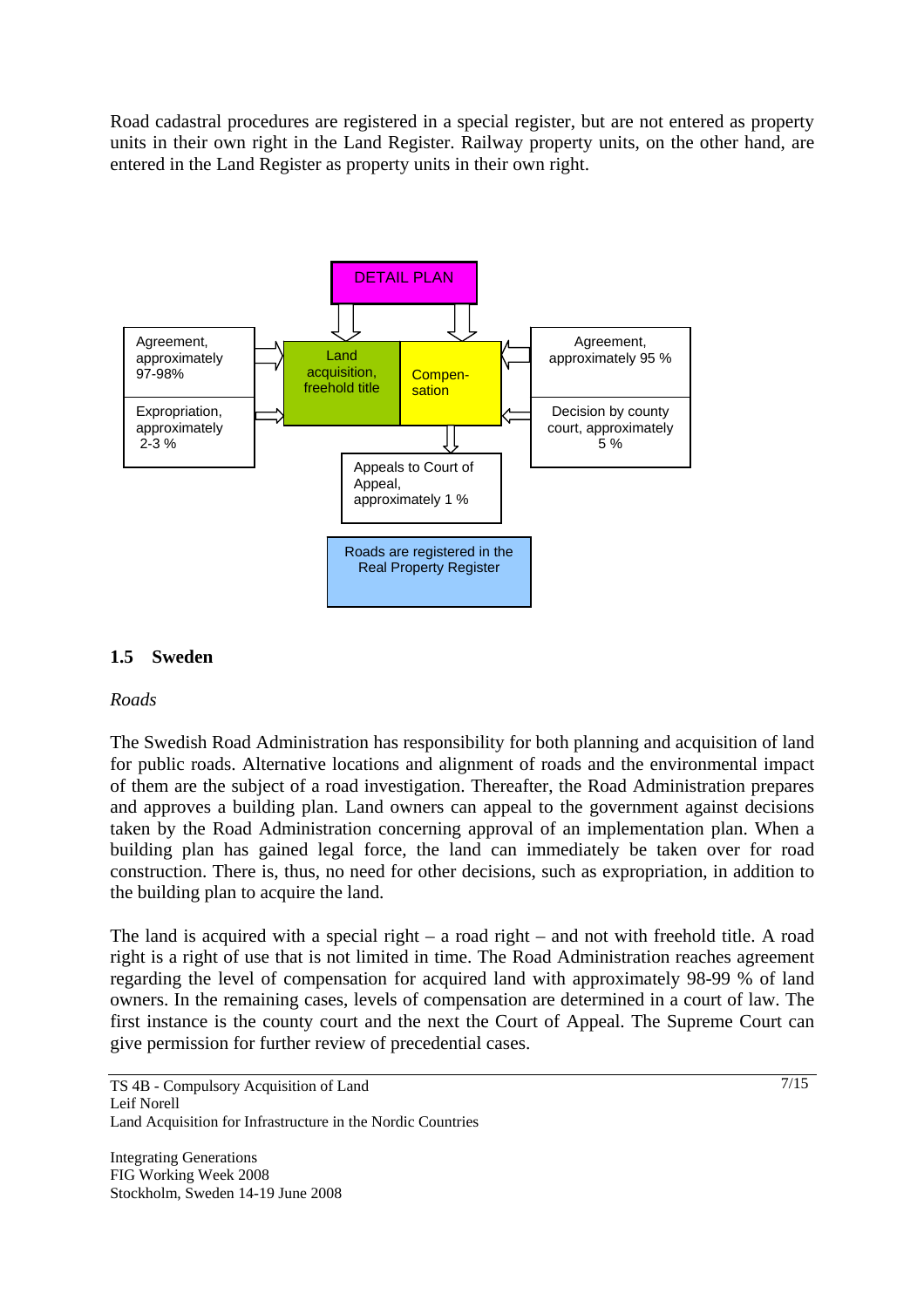Building plans are recorded in the Real Property Register.



#### *Railways*

The Swedish Rail Administration has responsibility for planning and building railways in Sweden. The location and alignment of tracks and the consequences of different alternatives on, for example, the environment are studied with the help of an overview plan. When an alignment design has been approved, a railway plan is prepared and shows, amongst other things, the land which will be used. Affected land owners can appeal against the plan proposals to the government.

The railway plan makes it possible to acquire land with freehold title, either through a cadastral procedure or through compulsory purchase via a court of law. The general procedure is that the land is acquired by reallotment through a cadastral procedure. Normally – in approximately 95 % of cases involving railway construction – the Rail Administration reaches an agreement with the land owners regarding both acquisition and compensation within the framework of the cadastral procedure. In these cases, the cadastral authority, which is normally represented by a chartered land surveyor, acts in accordance with the agreement reached by the parties. If the parties are unable to reach an agreement, the cadastral authority takes a decision after carrying out its own investigation.

Appeals are lodged with the county court against approximately 10 % of the decisions involving compensation where the cadastral authority has taken a decision following its own investigation – equivalent to approximately 0.5 % of all decisions concerning compensation. The next instance is the Court of Appeal. The Supreme Court can give permission for further review of precedential cases.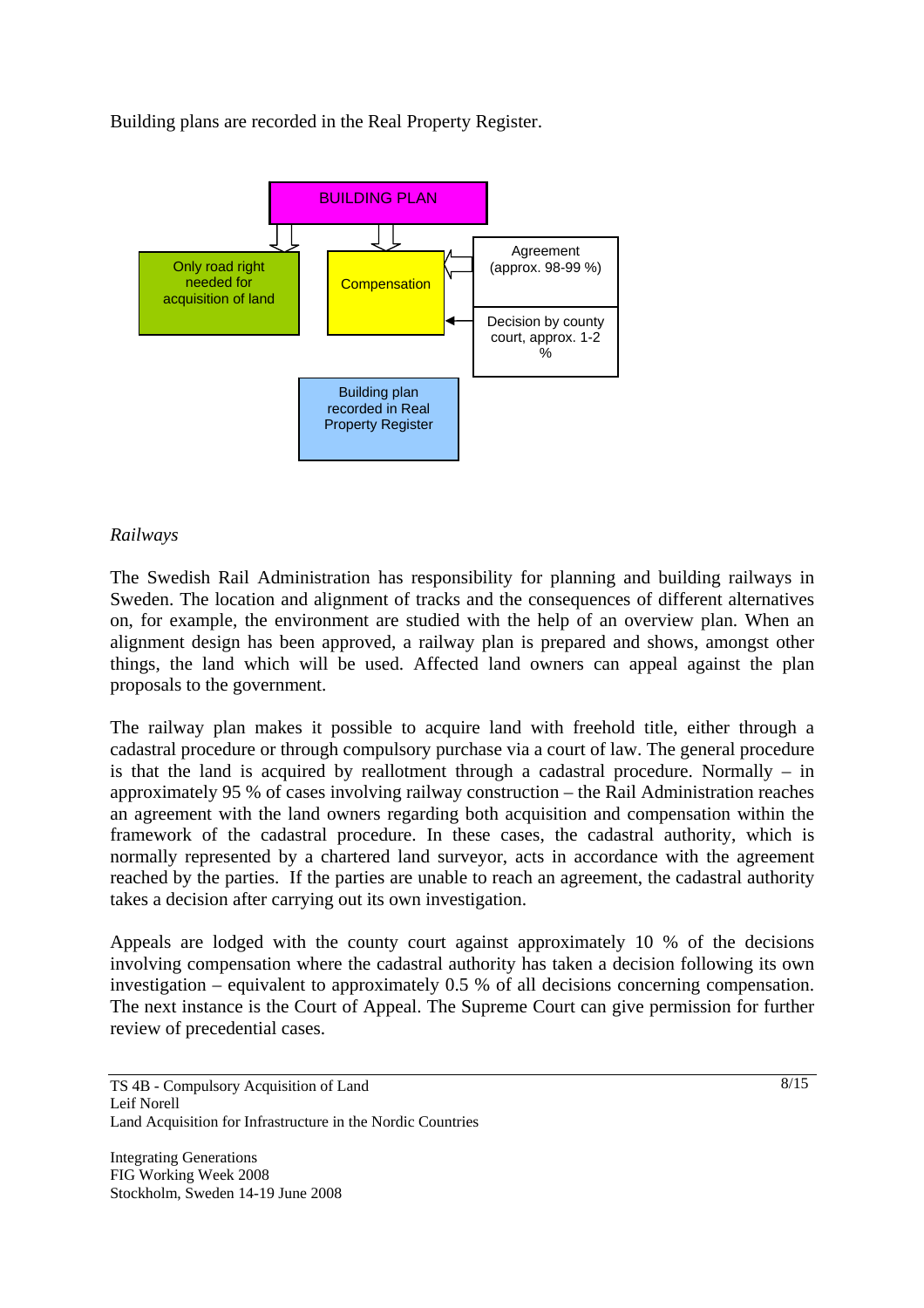Railway property units are registered in the Real Property Register.



# **2 ELECTRIC POWER TRANSMISSION LINES**

This section describes the processes for planning and acquisition of land for electric power transmission lines, particularly the main lines in the national grid. For more information about appeals to a higher instance than the county court, refer to the section concerning roads and railways.

### **2.1 Denmark**

A state-owned company, Energinet.dk, has responsibility for the overview planning and construction of the electric power transmission network. Energinet.dk owns and maintains the main power transmission lines in Denmark.

In most cases – approximately 90 % – Energinet.dk reaches agreement with landowners concerning acquisition of land in the form of user rights without a time limit and for compensation. In other cases, it is the Expropriation Commission that takes decisions regarding acquisition and compensation. Landowners often appeal against decisions concerning compensation to the Valuation Commission. User rights are entered in the Land Register.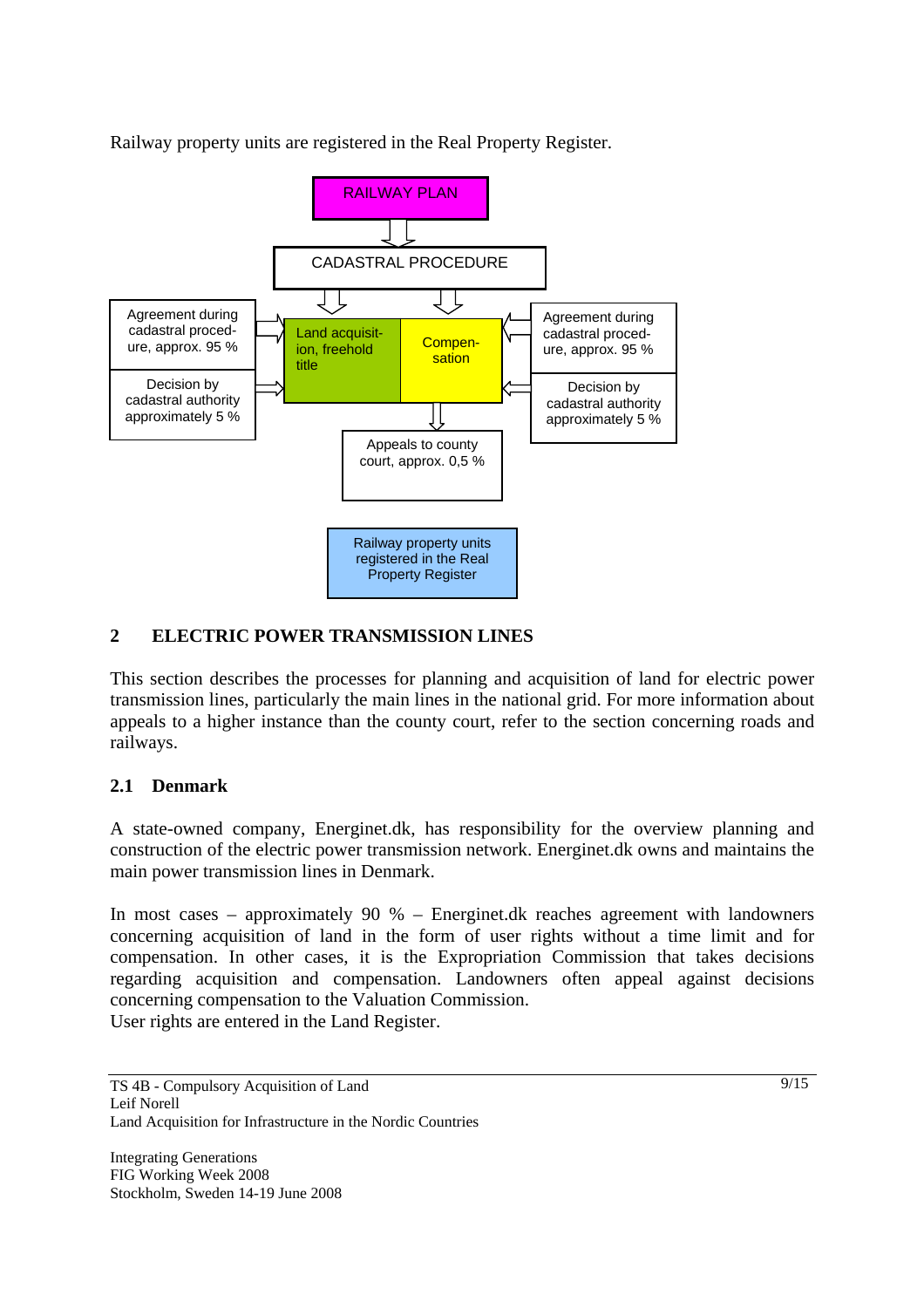

### **2.2 Finland**

Special approval must be obtained to build an electric power transmission line. For major power transmission lines a detailed investigation concerning the location and alignment must be carried out before approval can be given. The investigation must include an evaluation of the impact on the environment. The major power transmission lines are owned by the stateowned company Fingrid Oyj.

The land for major power transmission lines is acquired with user rights through a cadastral procedure, which is carried out by the Finnish Land Survey. During the cadastral procedure a decision is also taken concerning compensation to the landowners. No voluntary agreements concerning either acquisition or compensation are reached prior to the cadastral procedure. It is, therefore, in effect, a decision taken solely by the cadastral authority.

Approximately 1-2 % of the involved land owners appeal against the results of a cadastral procedure to the county court.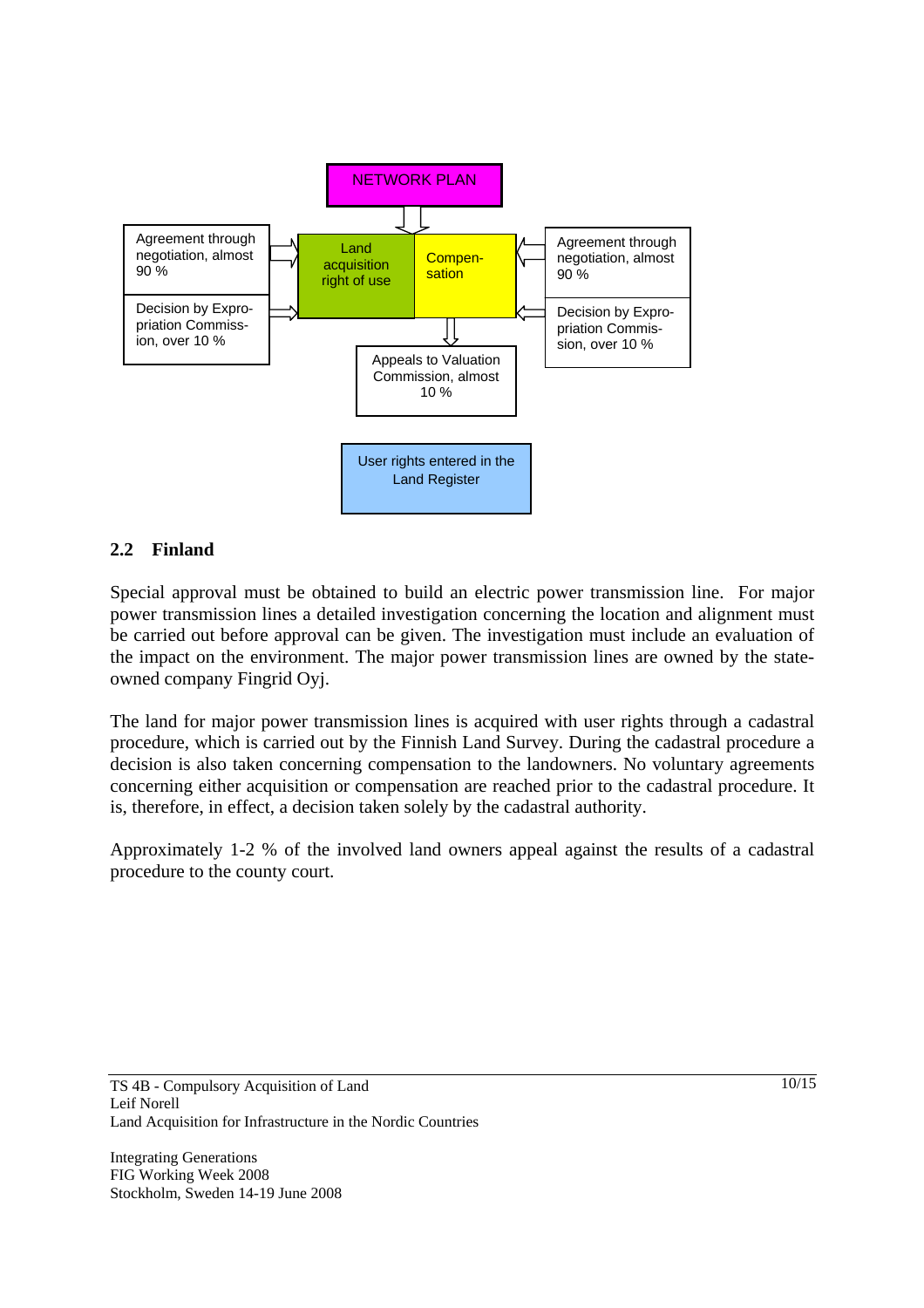User rights are registered in the Real Property Register.



# **2.3 Iceland**

A state-owned company, Landsnet A/S, is responsible for the planning and building of the electric power transmission network in Iceland. A government concession must be obtained before a power transmission line can be built.

The land is acquired with user rights without a time limit. Agreements concerning land acquisition and compensation are reached with approximately 75 % of the involved land owners. In other cases, expropriation is carried out through the Expropriation Commission.

In approximately one third of the cases in which expropriation is carried out – equivalent to 7- 8 % of the involved land owners – appeals against the cadastral procedure are made to the county court.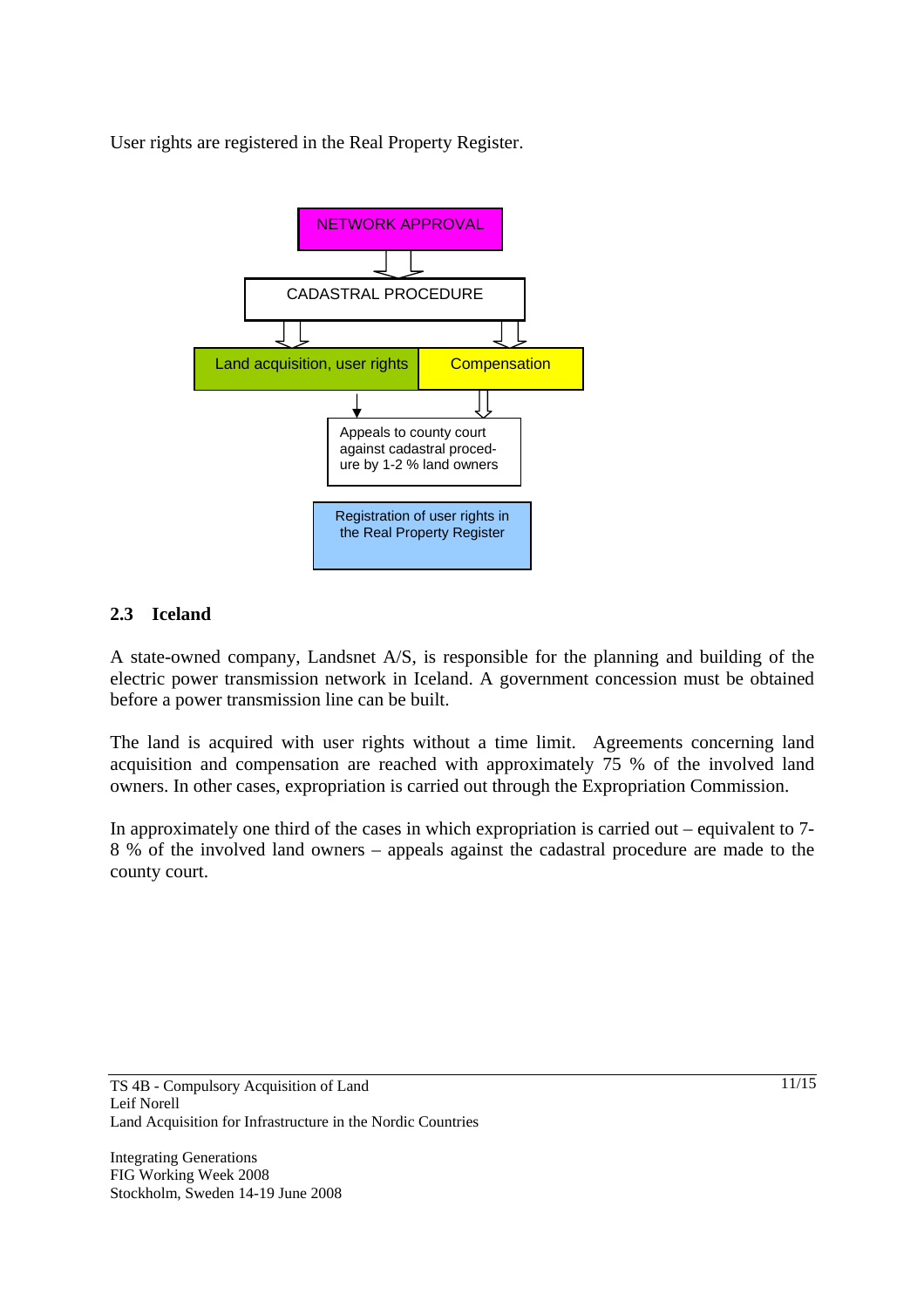User rights are registered in the Real Property Register.



#### **2.4 Norway**

The major part of the Norwegian electric power transmission network, which comprises the main transmission lines, is owned by the state-owned company Statnett. Concessions, which are granted by the government, must be obtained before a transmission line can be built. In the concession process, the location and alignment of the lines is decided on and an investigation of the impact on the environment is carried out.

Land is acquired with user rights without a time limit. In most cases – approximately 90-95% – an agreement is reached with the involved land owners regarding both acquisition and compensation. In some cases, agreement is reached with the landowners concerning access to the land but not compensation. In such cases, a decision is taken by the county court. In approximately 5% of cases expropriation is carried out to obtain access to the land and to resolve the issue of compensation.

Approximately 20-25 % of the judgment delivered by the county court concerning compensation – approximately 2-3 % of all involved land owners – are appealed against in the Court of Appeal.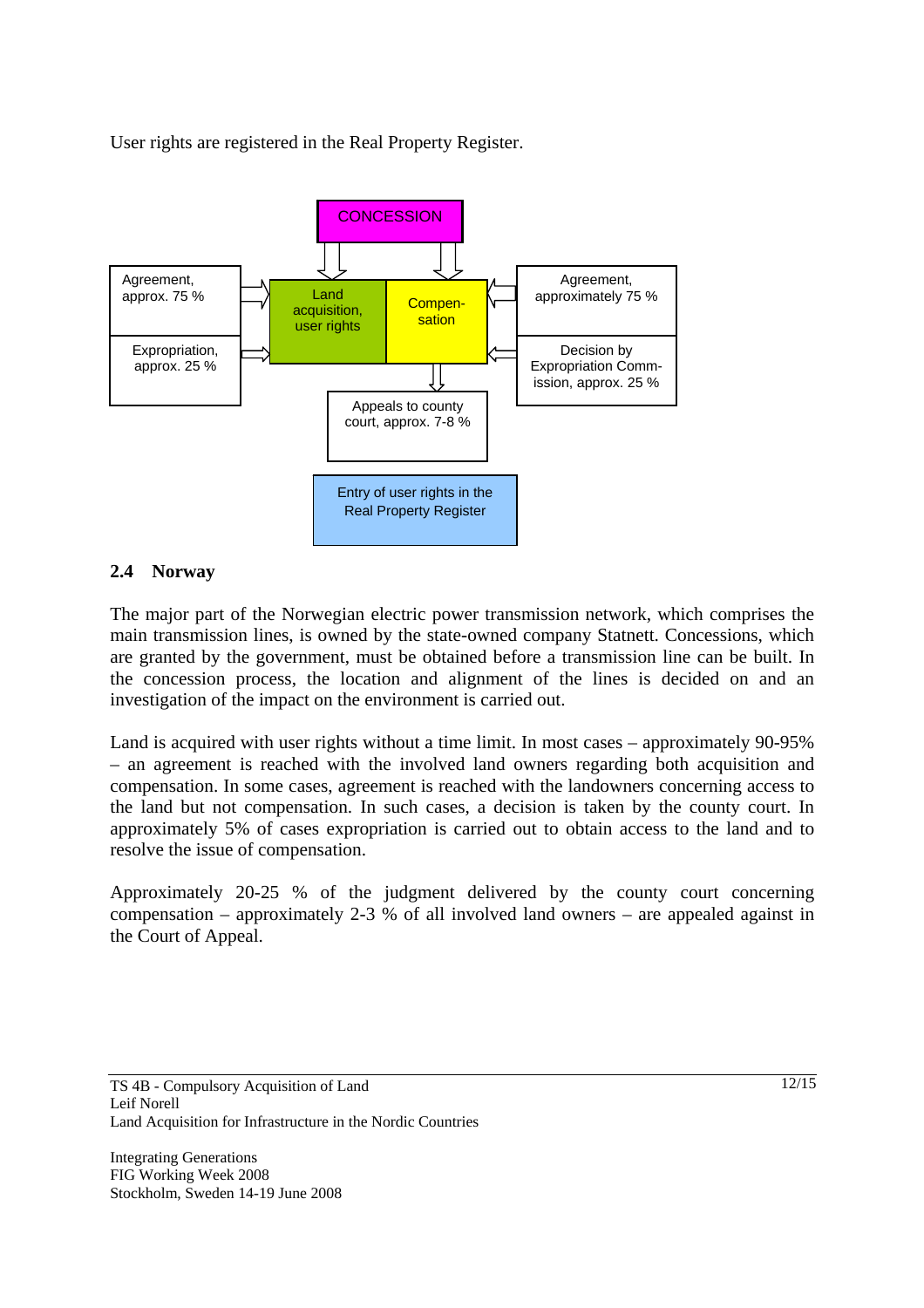User rights are registered in the Power Transmission Line Register.



#### **2.5 Sweden**

The main power transmission lines in Sweden are owned by the state-owned company, Svenska Kraftnät. Concessions are required before a power transmission line can be built. Concessions are granted by a special government agency. Decisions concerning concessions for main power transmission lines are preceded by a detailed investigation, which includes a study of the environmental impact.

Land acquisition and compensation issues concerning main transmission lines can normally be resolved through a cadastral procedure. There is special legislation, the Utility Easement Act, which makes it possible to gain access to land with special rights similar to an easement by compulsory acquisition. But, nevertheless, a voluntary easement agreement can normally be reached so that a decision can be taken within the framework of the cadastral procedure. In approximately 95 % of cases the parties can reach agreement on compensation. If agreement cannot be reached, either before or after the cadastral procedure, the cadastral authority can take a decision after carrying out its own investigation.

Approximately 5 % of all decisions concerning compensation are based on an investigation carried out by the cadastral authority. Appeals are lodged with the county court concerning around 10-20 % of them. This is equivalent to 0.5-1 % of all involved land owners.

Utility easements are registered in the Real Property Register.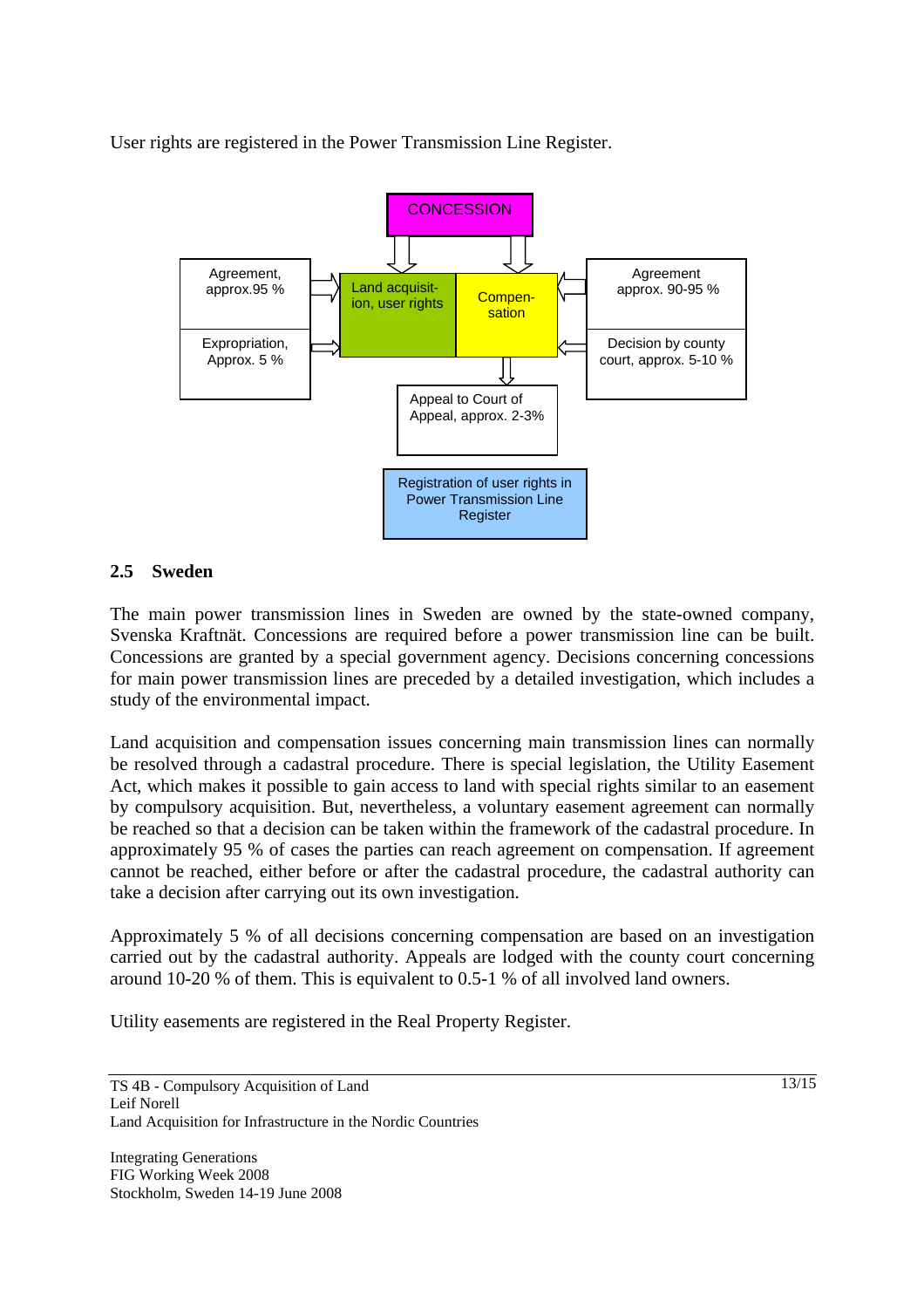The figure below illustrates a cadastral procedure for creating a utility easement.



### 3 **CONCLUDING COMMENTS**

Which system is best, the most efficient or most legally secure has not been discussed as, clearly, such comparisons are not possible in a short paper like this. And such comparisons are perhaps not particularly meaningful: every system has its advantages and disadvantages.

Nevertheless, it is quite remarkable that such different systems have been developed in countries that are so close to each other geographically, in size and culturally. This indicates perhaps that it makes no great difference which system is used when it comes to land acquisition for infrastructural purposes.

In my opinion, it is also important to emphasise that systems which, in theory, appears to be based on a significant element of compulsion are not necessarily so in reality. This is, for example, clearly the case with the Swedish model for road rights in which access to land is always gained by compulsory acquisition whereas issues related to compensation are almost always resolved through agreements.